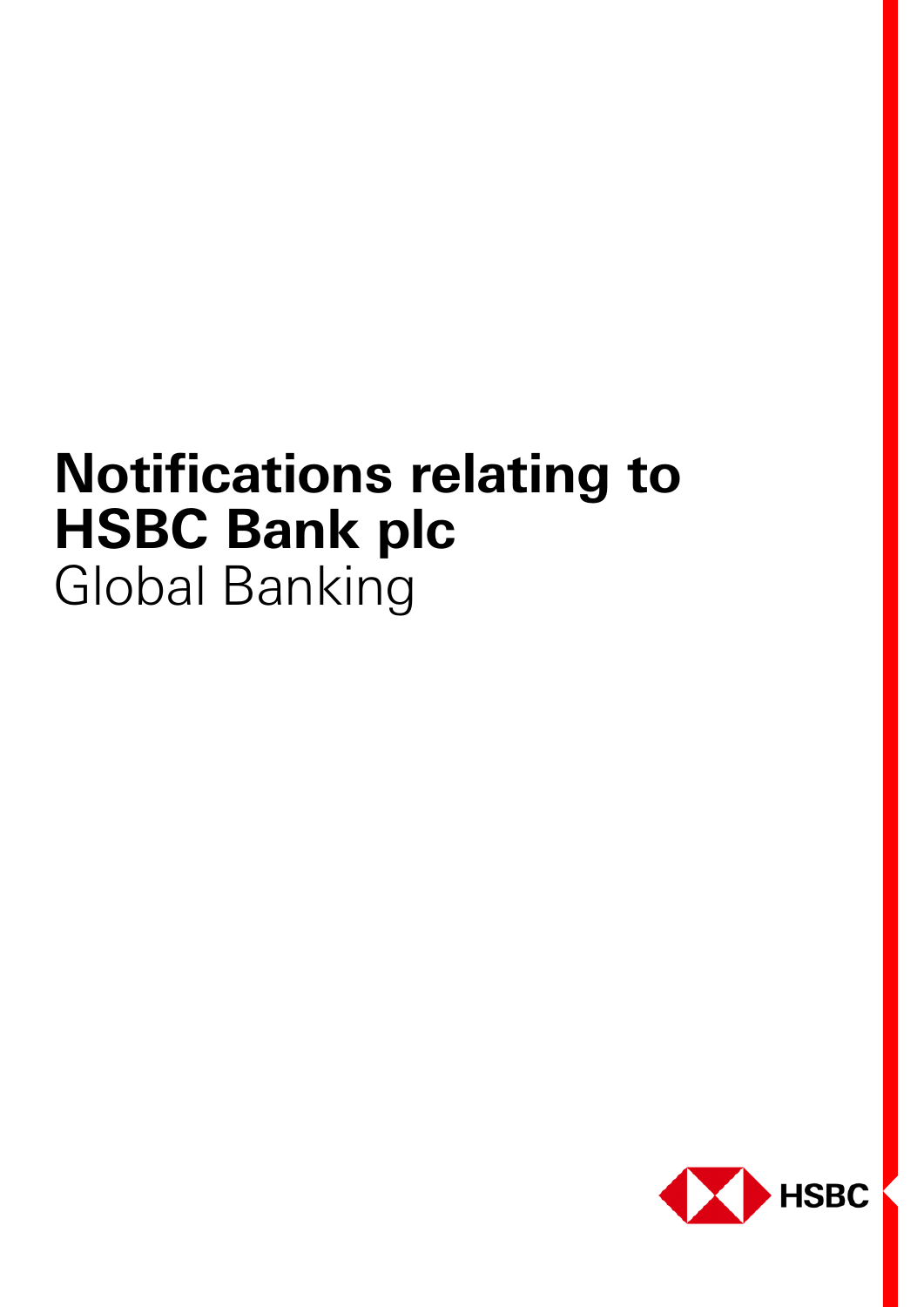#### **1. Introduction and interpretation**

When you do Global Banking business with HSBC Bank plc, we need to provide you with the notifications set out below.

In this form, HSBC Bank plc may be referred to as "HSBC", "we" or "our". If you have any questions, please contact your usual HSBC representative.

The registered address of HSBC Bank plc is 8 Canada Square, London E14 5HQ, United Kingdom. HSBC Bank plc is registered in England, with company registration number 14259. HSBC Bank plc's email address for communications in relation to these notifications is regulatory.business.support.europe@HSBC.com

HSBC Bank plc is authorised by the Prudential Regulation Authority and regulated by the Financial Conduct Authority and the Prudential Regulation Authority. HSBC Bank plc appears on the UK's financial services register with firm reference number 114216. The address of the Prudential Regulation Authority is Prudential Regulation Authority, 20 Moorgate, London EC2R 6DA. The address of the Financial Conduct Authority is Financial Conduct Authority, 12 Endeavour Square, London E20 1JN.

### **2. Communications between us**

Communications between us in relation to any products or services which we provide to you which are within the scope of the (recast) Markets in Financial Instruments Directive 2014/65/EU ("**MiFID II**"), as implemented into UK law, shall be in English.

Generally, including, where relevant, for the purposes of any order you wish to place with us, you may communicate with us as through your usual HSBC representative, through one of the following means:

- i. by post, personal delivery or in person at our registered office set out above;
- ii. by telephone; and
- iii. where we agree, by email.

In any situations where you are obliged to communicate with us in writing, please do so:

i. by post or personal delivery to our registered office, marked to the attention of your usual HSBC representative; or

ii. where we agree, by sending an email to an email address that we will provide you for the purpose from time to time.

# **3. Recording and monitoring of communications**

In certain circumstances, communications in relation to the business conducted between us (including emails, voicemail, online chat conversations, telephone calls and website usage records) as well as paper correspondence such as envelopes or packages may be monitored, recorded or inspected (as appropriate) using monitoring devices or other technical or physical means. The monitoring of communications may take place where deemed necessary for purposes permitted by law from time to time, including without limitation to record evidence of business transactions and so as to ensure compliance with HSBC's regulatory obligations and its policies and procedures.

As required by applicable law and regulation, HSBC will record telephone conversations and electronic communications that result in transactions or that may result in transactions which fall within the scope of MiFID II.

Where HSBC is required to record communications under the rules of the Financial Conduct Authority ("**FCA**"), a copy of the recording of those communications referred to in the preceding paragraph will be made available to you on request for a period of five years from the date of the communication. The FCA may request that we